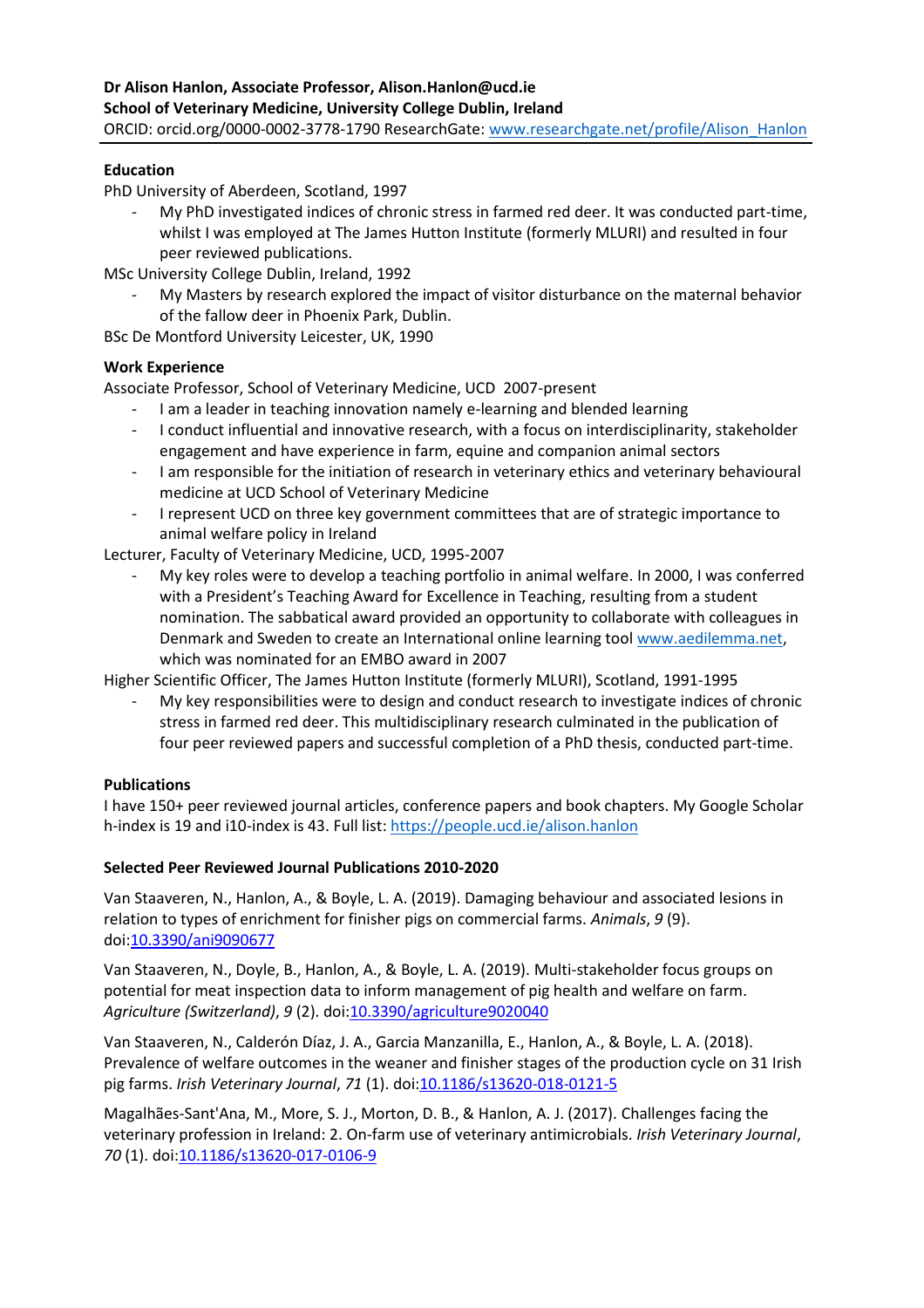Magalhães-Sant'Ana, M., More, S. J., Morton, D. B., & Hanlon, A. J. (2017). Challenges facing the veterinary profession in Ireland: 3. Emergency and casualty slaughter certification. *Irish Veterinary*  Journal, 70 (1). doi: 10.1186/s13620-017-0102-0

Magalhães-Sant'Ana, M., More, S. J., Morton, D. B., & Hanlon, A. J. (2017). Challenges facing the veterinary profession in Ireland: 1. Clinical veterinary services. *Irish Veterinary Journal*, *70* (1). doi[:10.1186/s13620-017-0096-7](http://doi.org/10.1186/s13620-017-0096-7)

More, S. J., Hanlon, A., Marchewka, J., & Boyle, L. (2017). Private animal health and welfare standards in quality assurance programmes: A review and proposed framework for critical evaluation. *Veterinary Record*, *180* (25), 612. doi[:10.1136/vr.104107](http://doi.org/10.1136/vr.104107)

Van Staaveren, N., Doyle, B., Manzanilla, E. G., Calderón Díaz, J. A., Hanlon, A., & Boyle, L. A. (2017). Validation of carcass lesions as indicators for on-farm health and welfare of pigs. *Journal of Animal Science*, 95 (4), 1528-1536. doi: 10.2527/jas2016.1180

Van Staaveren, N., Teixeira, D. L., Hanlon, A., & Boyle, L. A. (2017). Pig carcass tail lesions: The influence of record keeping through an advisory service and the relationship with farm performance parameters. Animal, 11 (1), 140-146. doi: 10.1017/S1751731116001117

Van Staaveren, N., Doyle, B., Manzanilla, E. G., Calderón Díaz, J. A., Hanlon, A., & Boyle, L. A. (2017). Validation of carcass lesions as indicators for on-farm health and welfare of pigs. *Journal of Animal Science*, *95* (4), 1528. doi[:10.2527/jas2016.1180](http://doi.org/10.2527/jas2016.1180)

Magalhães-Sant'Ana, M., More, S. J., Morton, D. B., & Hanlon, A. (2016). Ethical challenges facing veterinary professionals in Ireland: Results from Policy Delphi with vignette methodology. *Veterinary Record*, *179* (17), 437. doi[:10.1136/vr.103786](http://doi.org/10.1136/vr.103786)

Magalhães-Sant'Ana, M., & Hanlon, A. J. (2016). Straight from the horse's mouth: Using vignettes to support student learning in veterinary ethics. *Journal of Veterinary Medical Education*, *43* (3), 321- 330. doi[:10.3138/jvme.0815-137R1](http://doi.org/10.3138/jvme.0815-137R1)

Devitt, C., Kelly, P., Blake, M., Hanlon, A., & More, S. J. (2016). Conducting sensitive social science research about on-farm animal welfare incidents: Challenges and approaches. *Animal Welfare*, *25* (3), 319-323. doi[:10.7120/09627286.25.3.319](http://doi.org/10.7120/09627286.25.3.319)

Van Staaveren, N., Vale, A. P., Manzanilla, E. G., Teixeira, D. L., Leonard, F. C., Hanlon, A., & Boyle, L. A. (2016). Relationship between tail lesions and lung health in slaughter pigs. *Preventive Veterinary Medicine*, *127*, 21-26. doi[:10.1016/j.prevetmed.2016.03.004](http://doi.org/10.1016/j.prevetmed.2016.03.004)

Devitt, C., Boyle, L., Teixeira, D. L., O'Connell, N. E., Hawe, M., & Hanlon, A. (2016). Stakeholder perspectives on the use of pig meat inspection as a health and welfare diagnostic tool in the Republic of Ireland and Northern Ireland; a SWOT analysis. *Irish Veterinary Journal*, *69* (1), 1-4. doi[:10.1186/s13620-016-0076-3](http://doi.org/10.1186/s13620-016-0076-3)

Devitt, C., Kelly, P., Blake, M., Hanlon, A., & More, S. J. (2015). An Investigation into the Human Element of On-farm Animal Welfare Incidents in Ireland. *Sociologia Ruralis*, *55* (4), 400-416. doi[:10.1111/soru.12069](http://doi.org/10.1111/soru.12069)

Magalhães-Sant'Ana, M., More, S. J., Morton, D. B., Osborne, M., & Hanlon, A. (2015). What do European veterinary codes of conduct actually say and mean? A case study approach. *Veterinary Record*, *176* (25), 654. doi[:10.1136/vr.103005](http://doi.org/10.1136/vr.103005)

Devitt, C., Kelly, P., Blake, M., Hanlon, A., & More, S. J. (2014). Dilemmas experienced by government veterinarians when responding professionally to farm animal welfare incidents in Ireland. *Veterinary record open*, *1* (1), e000003. doi[:10.1136/vropen-2013-000003](http://doi.org/10.1136/vropen-2013-000003)

Harley, S., Boyle, L. A., O'Connell, N. E., More, S. J., Teixeira, D. L., & Hanlon, A. (2014). Docking the value of pigmeat? Prevalence and financial implications of welfare lesions in Irish slaughter pigs. *Animal Welfare*, *23* (3), 275-285. doi[:10.7120/09627286.23.3.275](http://doi.org/10.7120/09627286.23.3.275)